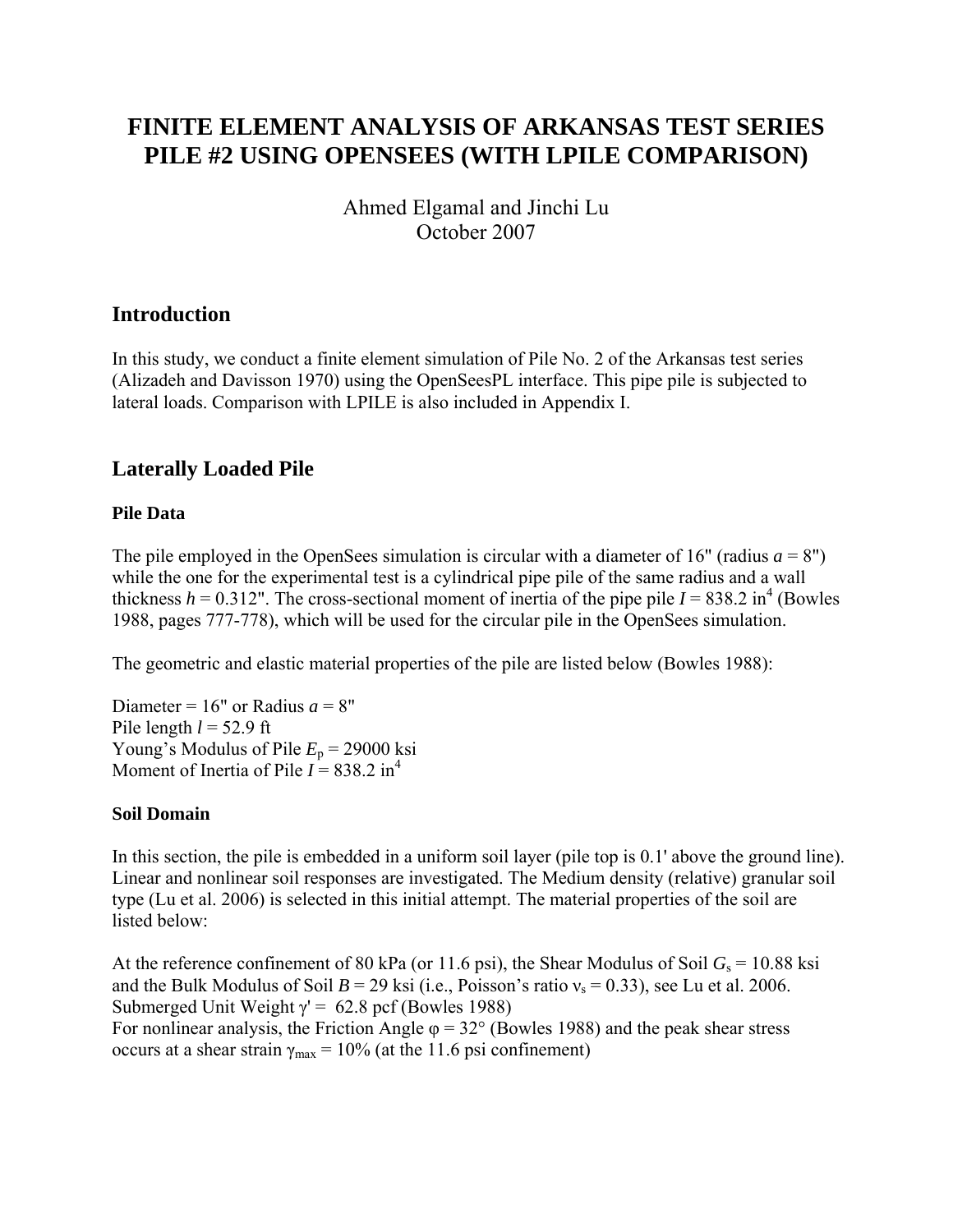#### **Lateral Load**

The pile head (with a free head condition), which is 0.1' above the ground surface, is subjected to horizontal loads (*H*) of 21 kips, 31.5 kips and 43 kips (Bowles 1988).

# **Finite Element Simulation**

In view of symmetry, a half-mesh (2,900 8-node brick elements, 23 beam-column elements and 207 rigid beam-column elements in total) is studied as shown in Figure 1. Length of the mesh in the longitudinal direction is 520 ft, with 260 ft transversally (in this half-mesh configuration, resulting in a 520 ft x 520 soil domain in plan view). Layer thickness is 80 ft (the bottom of the soil domain is 27.2 ft below the pile tip, so as to mimic the analytical half-space solution).

The floating pile is modeled by beam-column elements, and rigid beam-column elements are used to model the pile size (diameter).

The following boundary conditions are enforced:

- i) The bottom of the domain is fixed in the longitudinal (*x*), transverse (*y*), and vertical (*z*) directions.
- ii) Left, right and back planes of the mesh are fixed in *x* and *y* directions (the lateral directions) and free in *z* direction.
- iii) Plane of symmetry is fixed in *y* direction and free in *z* and *x* direction (to model the full-mesh 3D solution).

The lateral load is applied at the pile head (ground level) in *x* (longitudinal) direction.

The above simulations were performed using OpenSeesPL (Lu et al. 2006).

#### **Simulation Results**

The pile deflections at the ground line and the maximum bending moments for the linear and nonlinear analyses are listed in Table 2, along with the experimental measurements for comparison (Alizadeh and Davisson 1970; Bowles 1988).

Figure 2 shows the load-deflection curve for the linear and nonlinear runs. Comparison of the pile deflection profiles for the linear and nonlinear analyses are displayed in Figure 3a-c. The bending moment profiles for the 3 load levels are shown in Figure 4a-c, along with the observed for comparison (Alizadeh and Davisson 1970). The stress ratio contour fill of the nonlinear run is displayed in Figure 5.

Comparison with LPILE is included in Appendix I.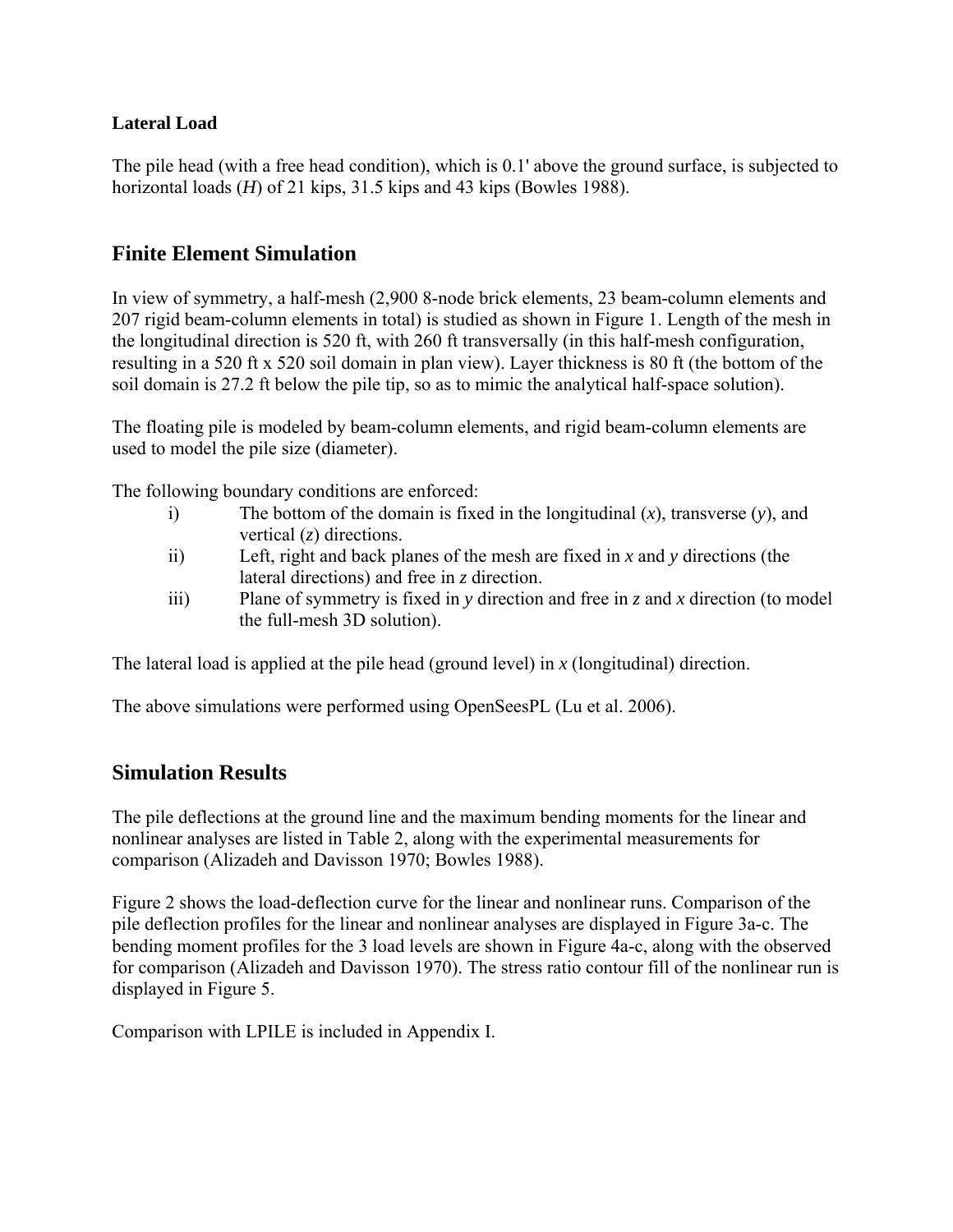



(b) Pile head close-up

**Figure 1: Finite element mesh employed in this study.**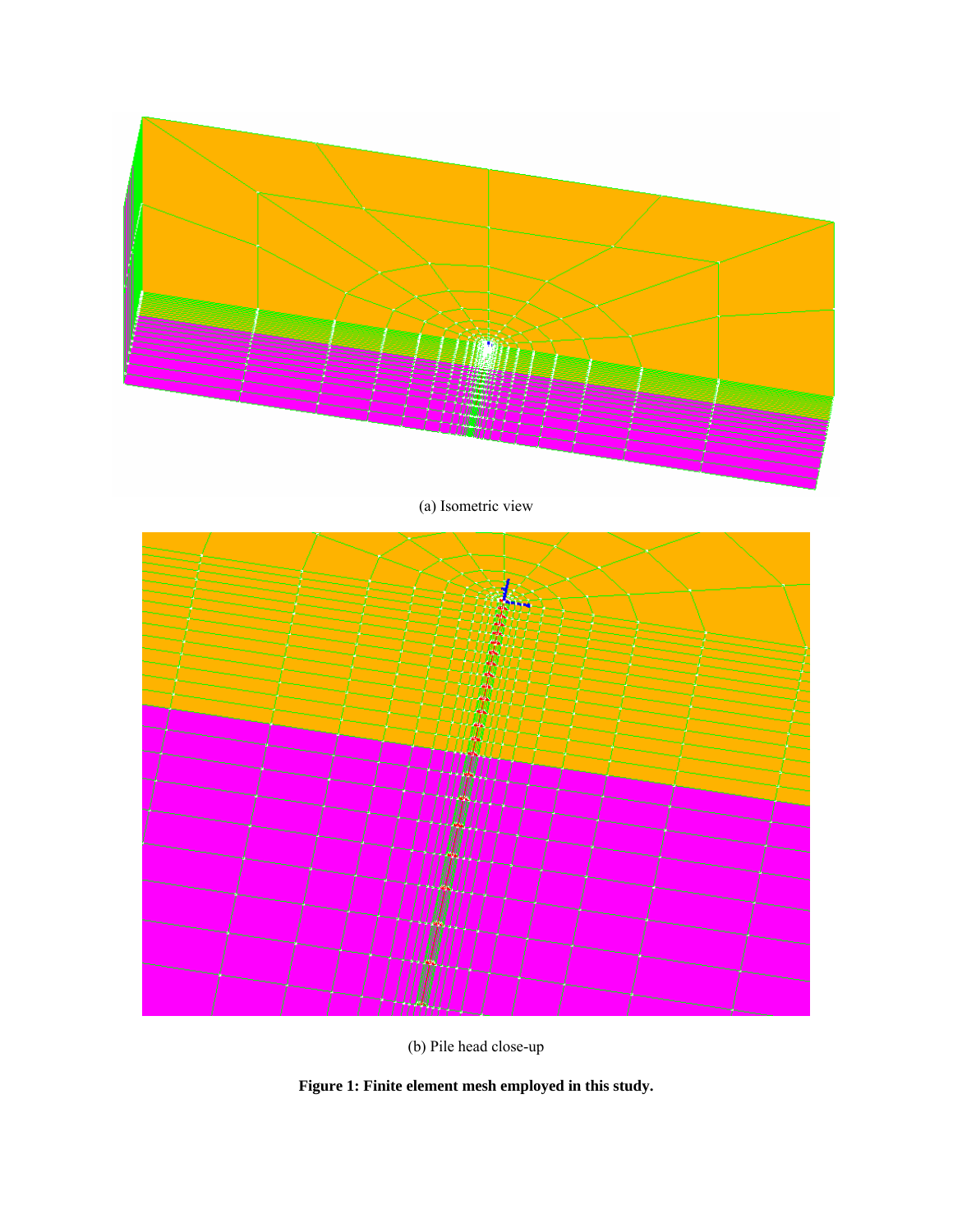|                 | Analysis type  | Soil stiffness<br>variation with<br>depth | Pile deflection<br>at ground line<br>(in) | Max.<br>bending<br>moment<br>$M_{max}$ (kip-ft) | $M_{\rm max}$<br>depth(f <sub>t</sub> ) | Profile<br>displays |
|-----------------|----------------|-------------------------------------------|-------------------------------------------|-------------------------------------------------|-----------------------------------------|---------------------|
| $H = 21$ kips   |                |                                           |                                           |                                                 |                                         |                     |
| Experimental    |                |                                           | 0.17                                      | 62                                              | 4                                       |                     |
| Case 1          | Linear soil    | Parabolic                                 | 0.085                                     | 35.1                                            | 3.1                                     | Figures             |
| Case 2          | Nonlinear soil | Parabolic                                 | 0.31                                      | 70.5                                            | 6.8                                     | 3a & 4a             |
| $H = 31.5$ kips |                |                                           |                                           |                                                 |                                         |                     |
| Experimental    |                |                                           | 0.26                                      | 85                                              | 5                                       |                     |
| Case 3          | Linear soil    | Parabolic                                 | 0.13                                      | 52.6                                            | 3.1                                     | Figures             |
| Case 4          | Nonlinear soil | Parabolic                                 | 0.56                                      | 115.5                                           | 6.8                                     | 3b & 4b             |
| $H = 43$ kips   |                |                                           |                                           |                                                 |                                         |                     |
| Experimental    |                |                                           | 0.4                                       | 120                                             | 5                                       |                     |
| Case 5          | Linear soil    | Parabolic                                 | 0.17                                      | 70.1                                            | 3.1                                     | Figures             |
| Case 6          | Nonlinear soil | Parabolic                                 | 0.89                                      | 164.7                                           | 6.8                                     | 3c & 4c             |

**Table 1: OpenSees Simulation Results and Experimental Measurements** 



**Figure 2: Comparison of the load-deflection curves for the linear and nonlinear runs.**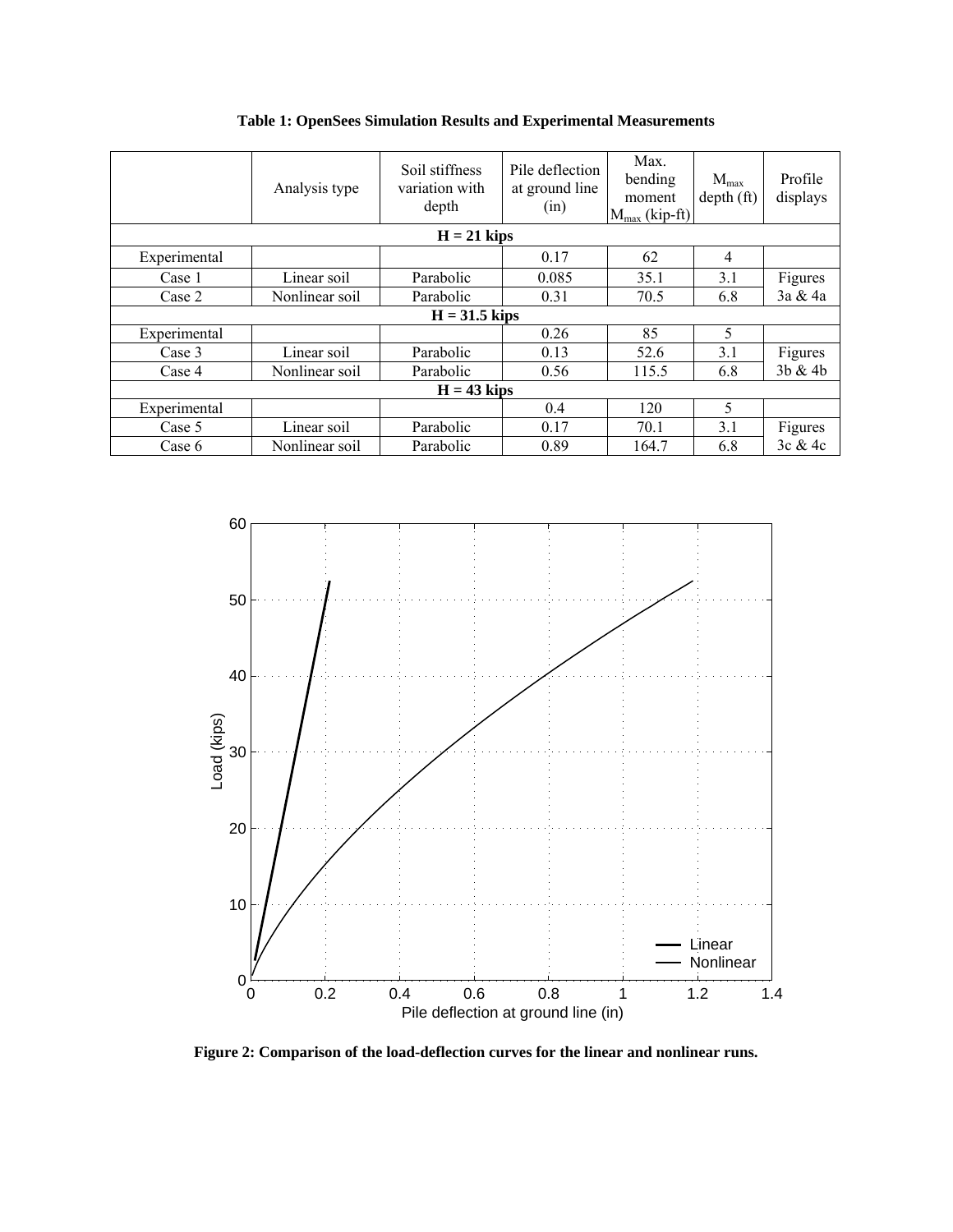

**Figure 3: Comparison of the pile deflection profiles for the linear and nonlinear runs.**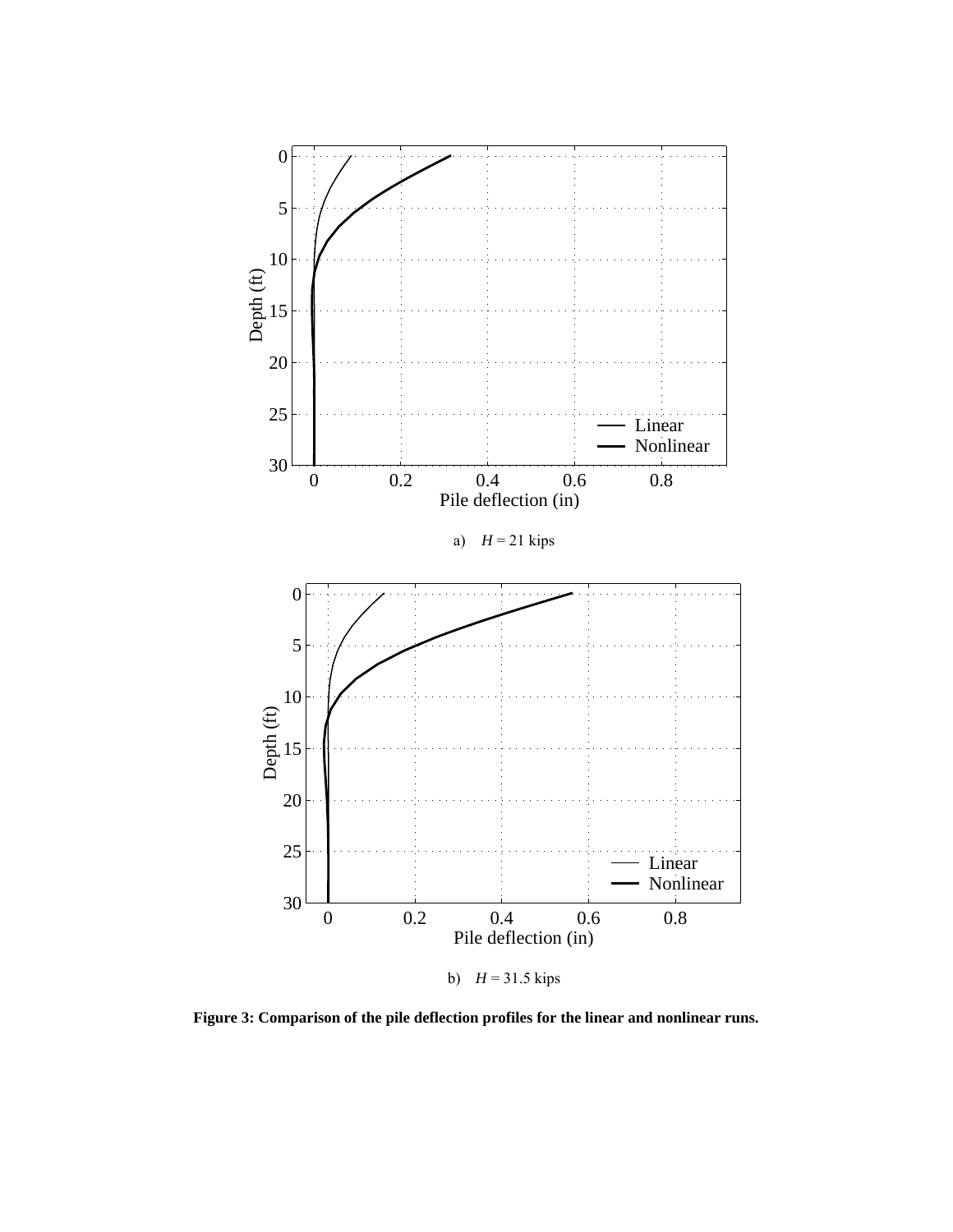

**Figure 3: (continued).**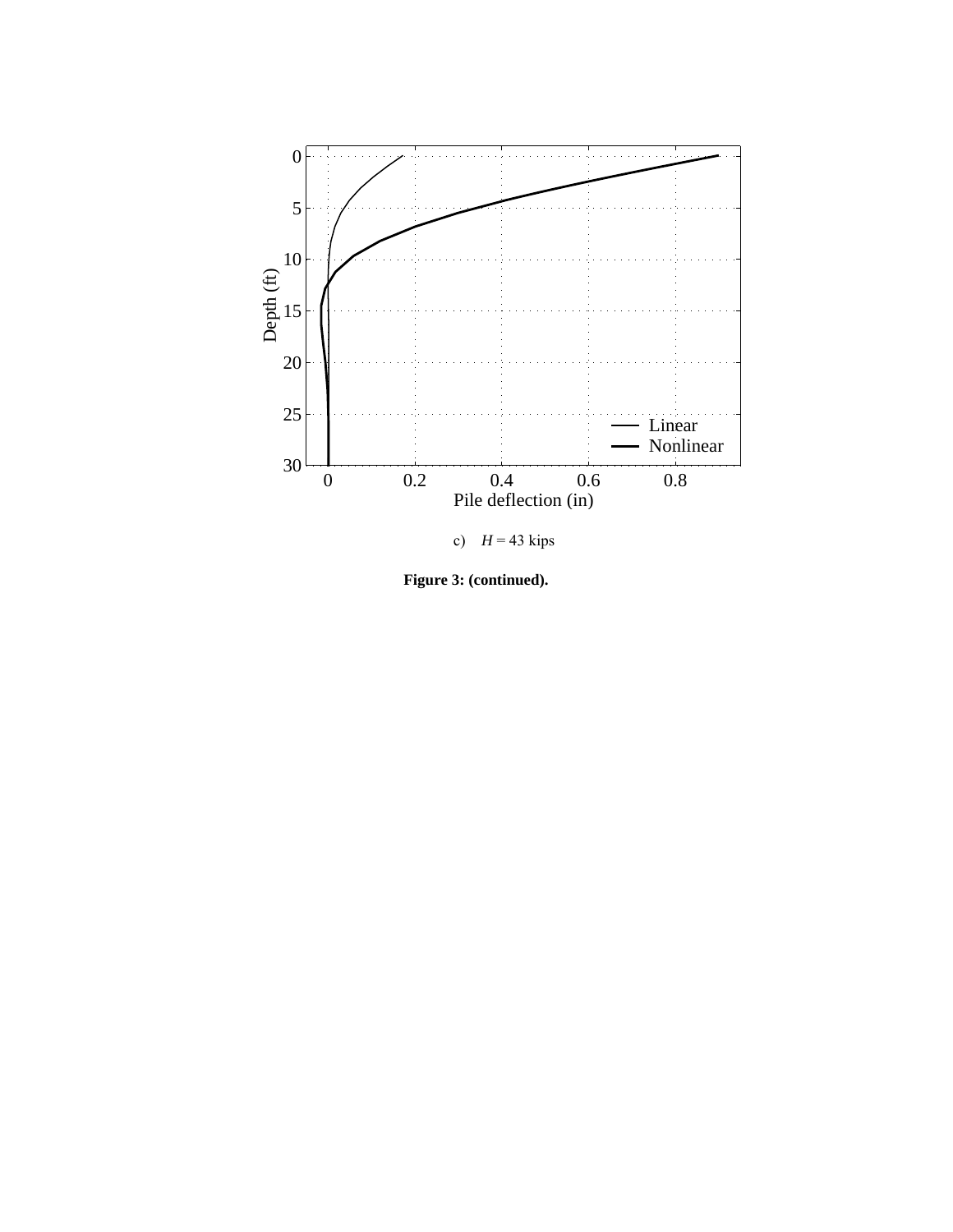

**Figure 4: Comparison of the pile bending moment profiles for the linear and nonlinear runs.**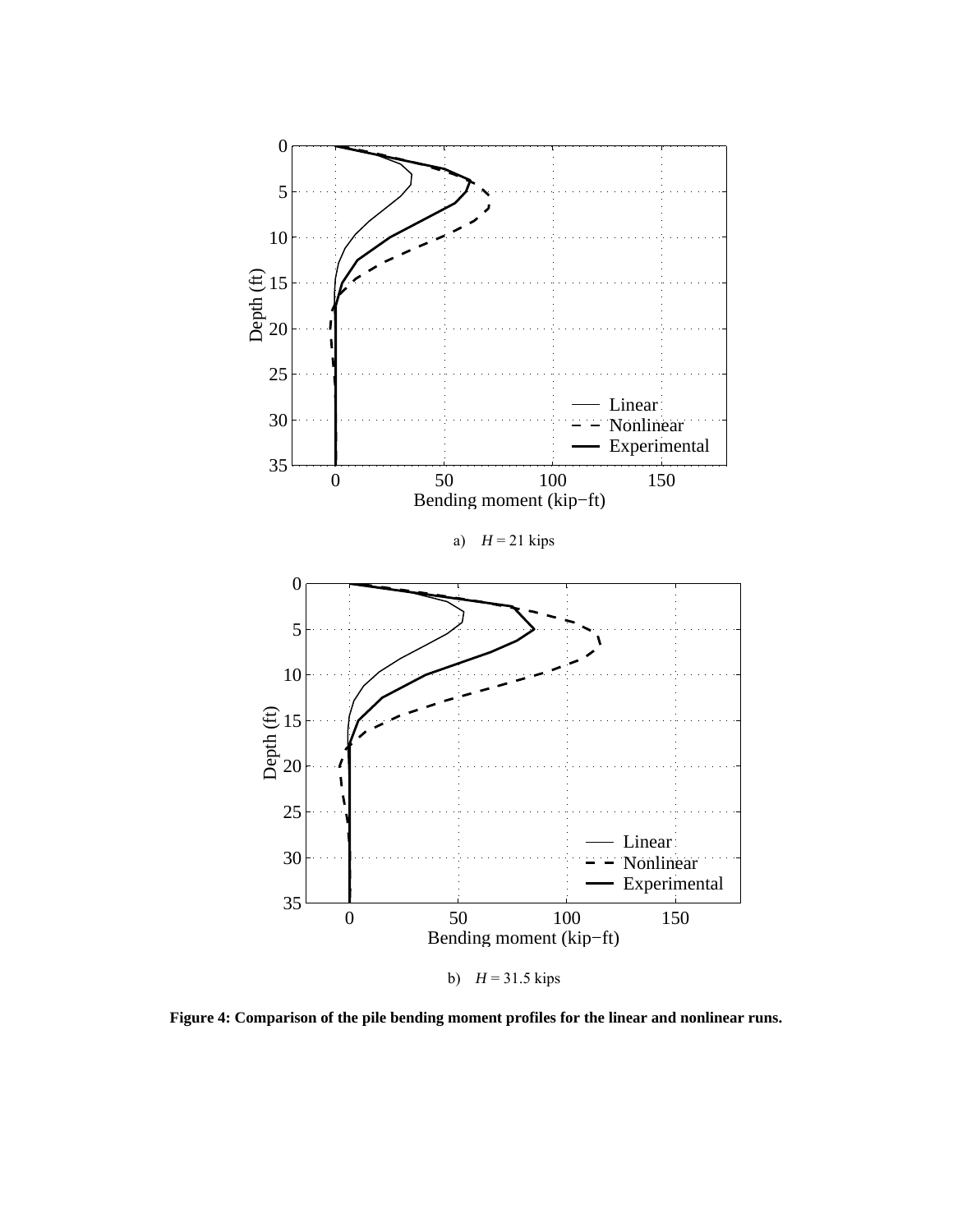

**Figure 4: (continued).**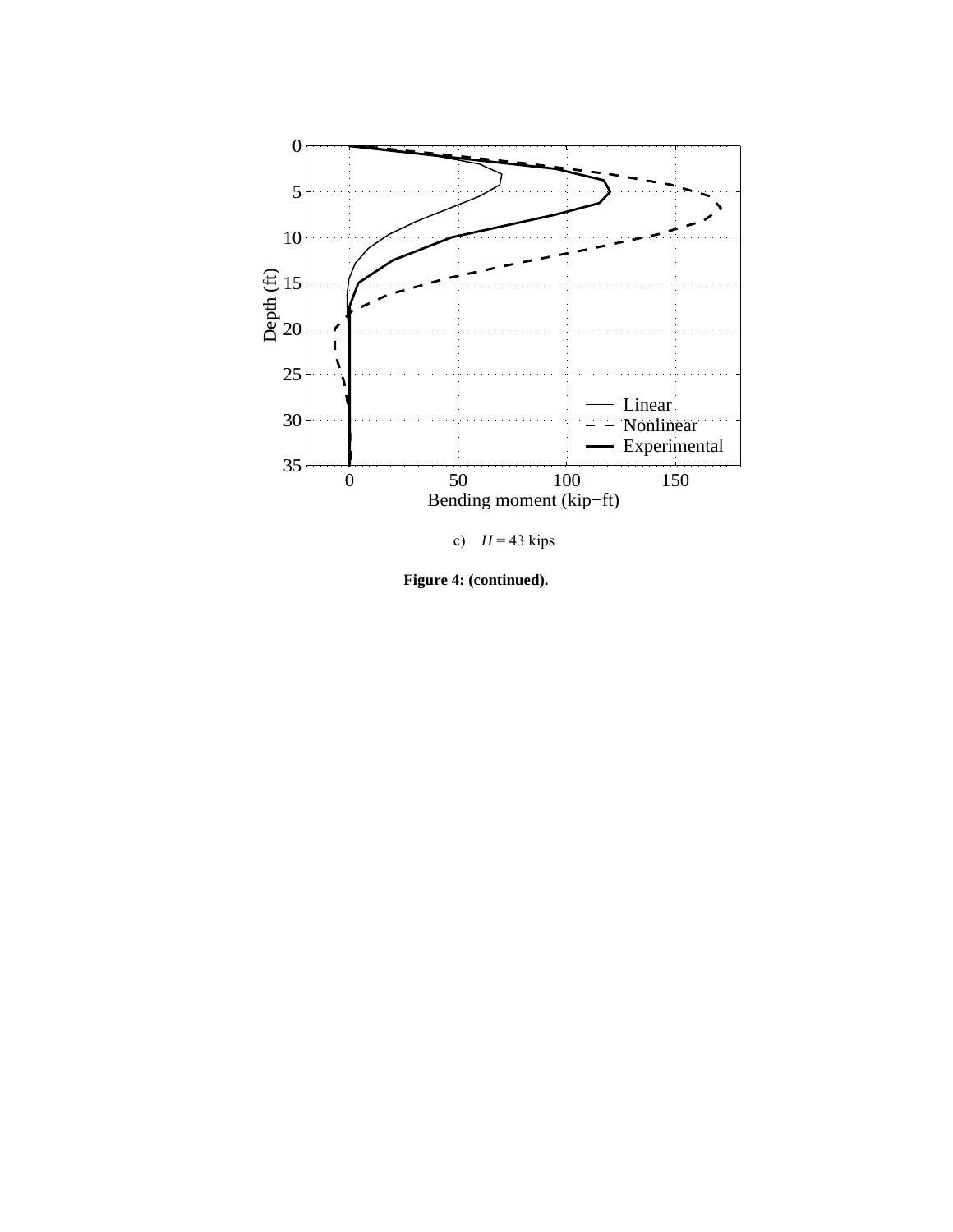

**Figure 5: Stress ratio contour fill of the nonlinear run at different load levels (red color shows yielded soil elements).**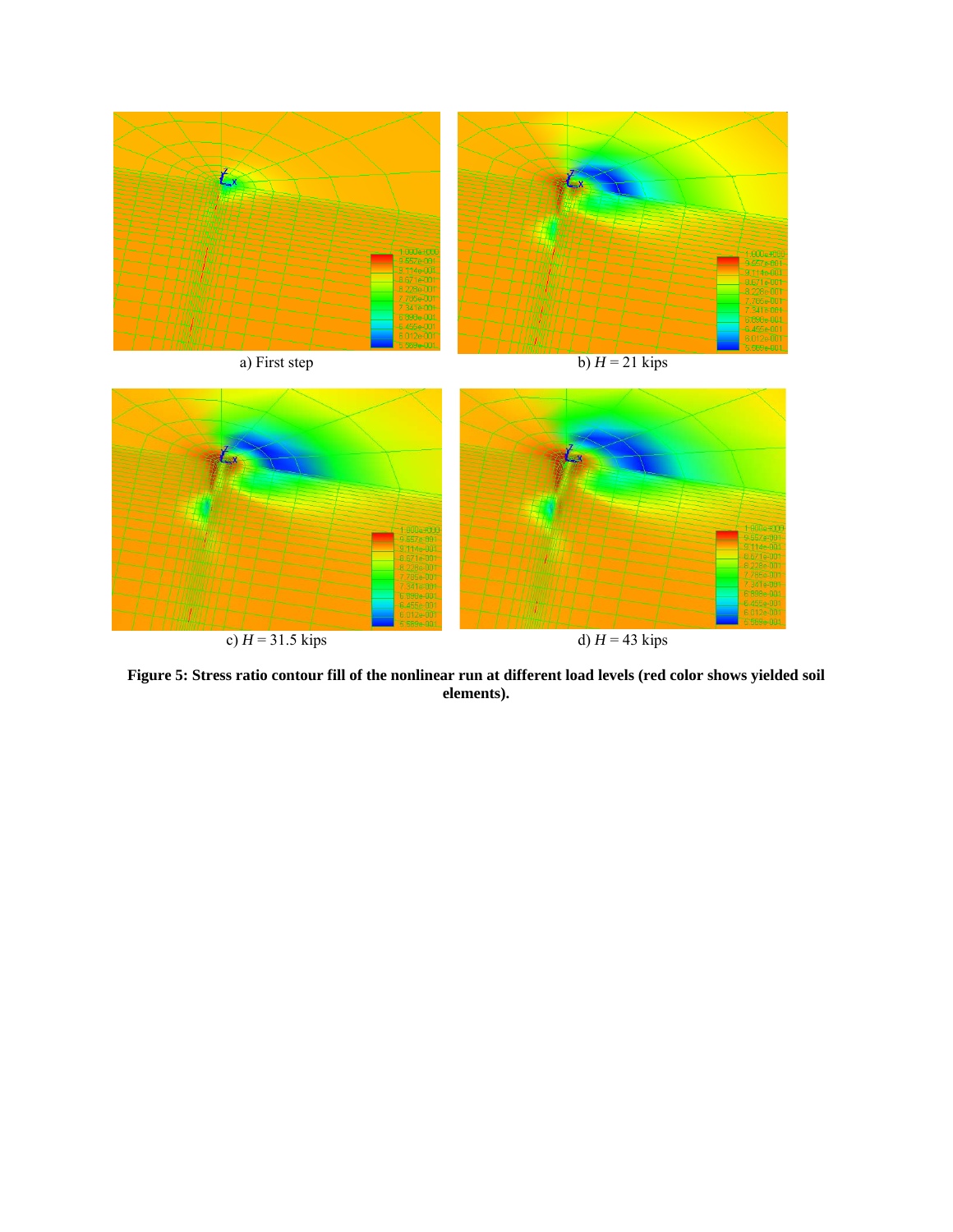# **Appendix I: Comparison with LPILE**

In the LPILE run, a p-y modulus of 90 psi is employed (p-y multiplier  $= 1.0$ ). All other properties are the same as described earlier.



**Figure 6: Comparison of the pile deflection profiles for the linear and nonlinear runs.**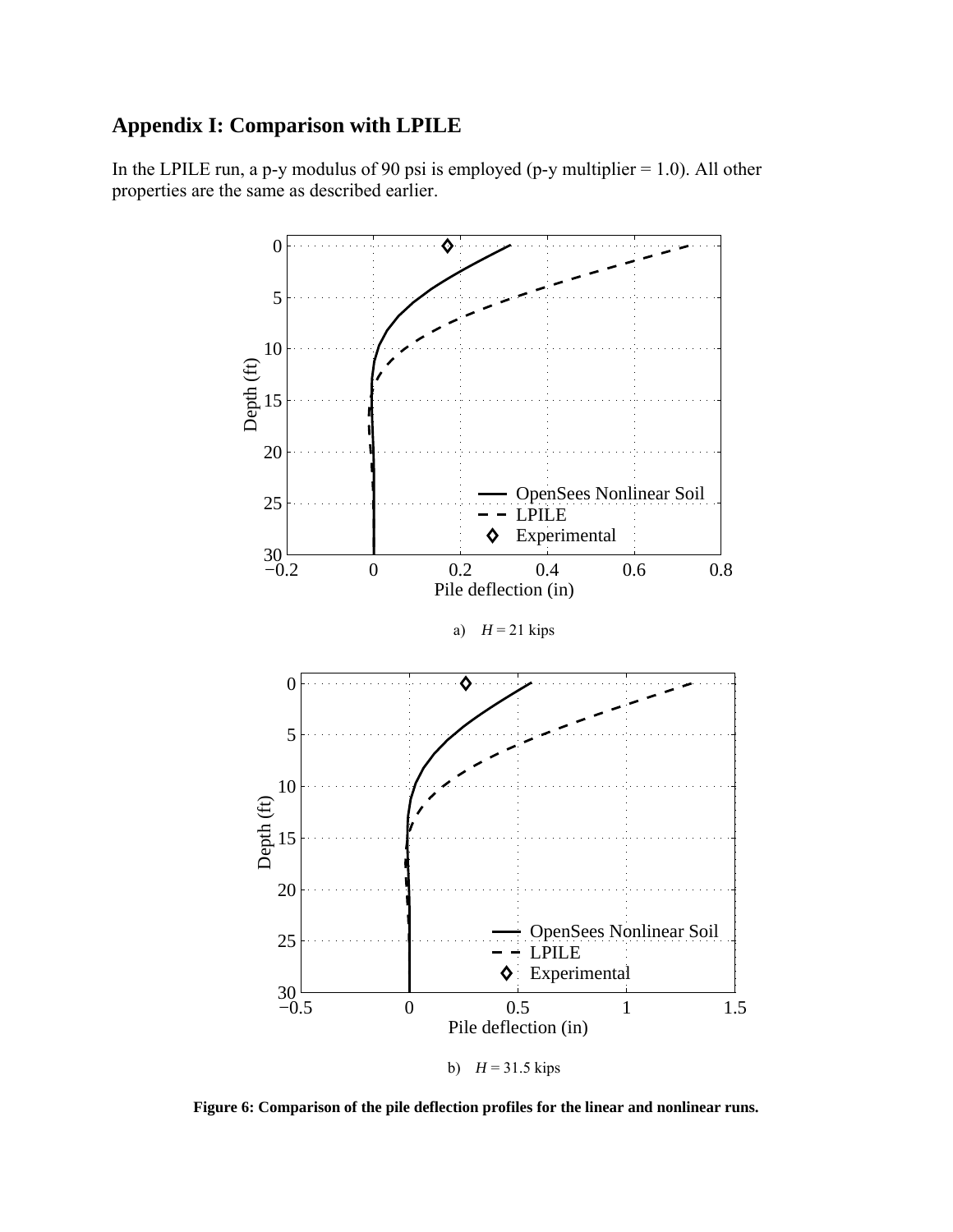

**Figure 6: (continued).**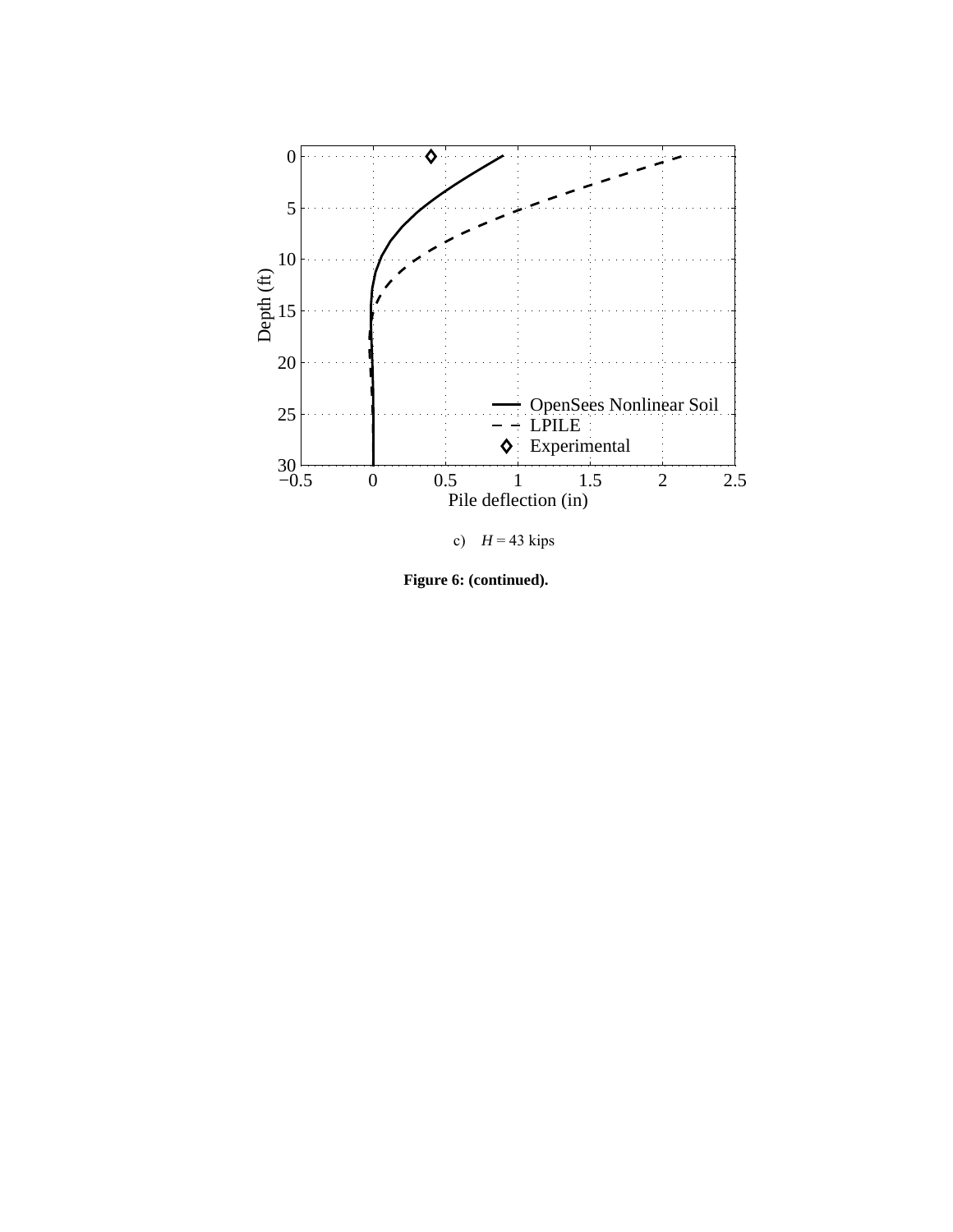

**Figure 7: Comparison of the pile bending moment profiles for the linear and nonlinear runs.**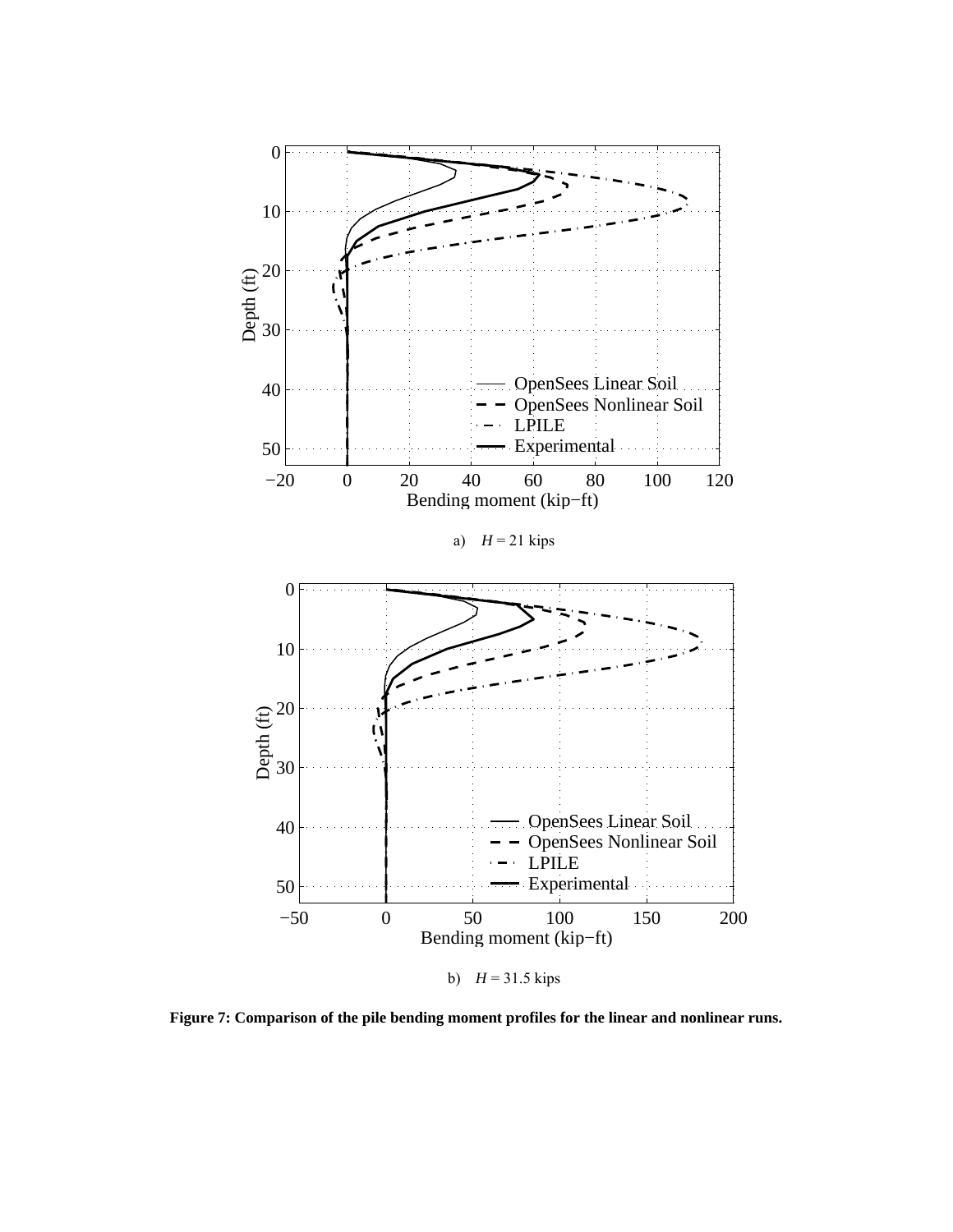

c)  $H = 43$  kips

**Figure 7: (continued).**